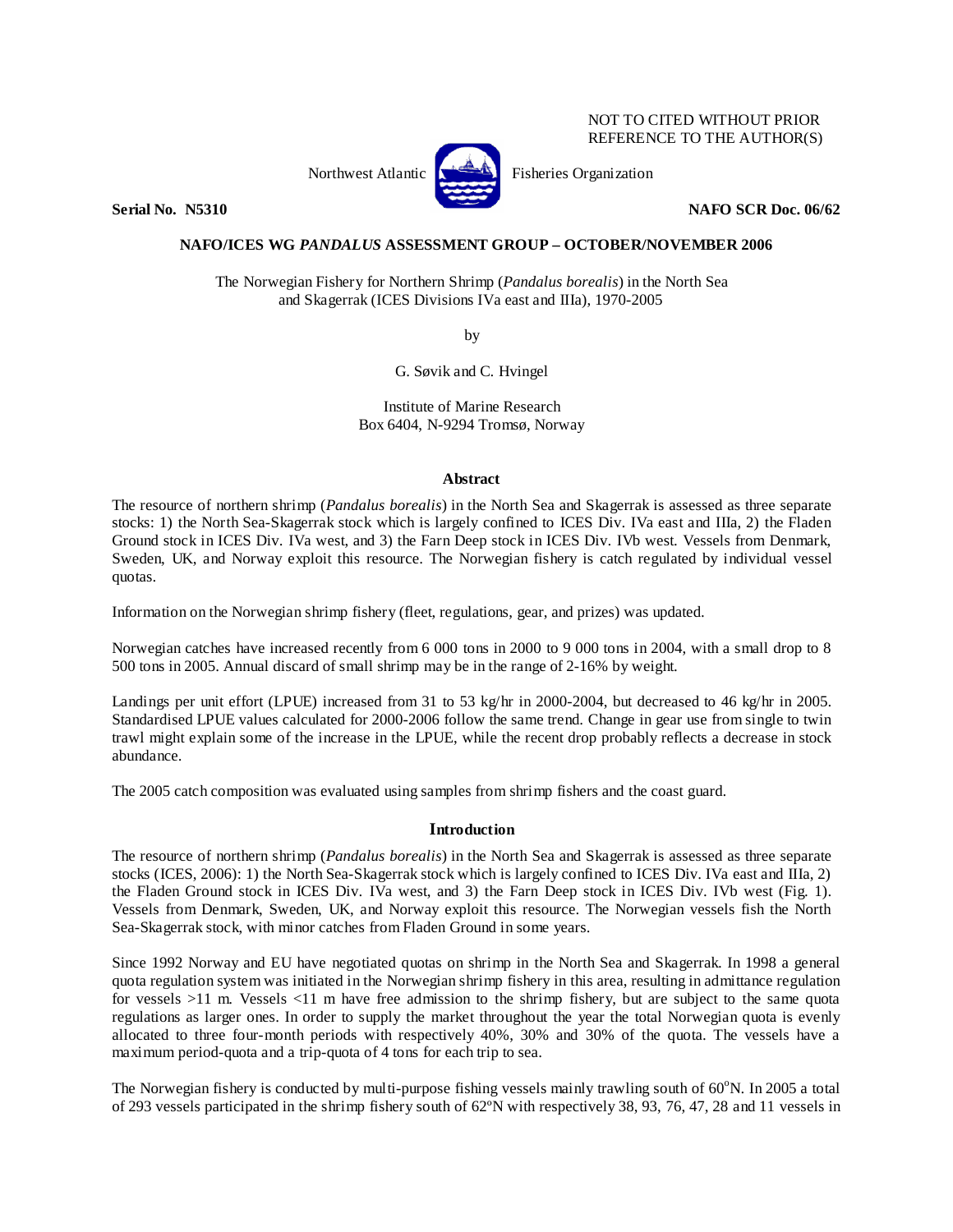the length categories <10 m, 10-10.9 m, 11-14.9 m, 15-20.9 m, 21-27.9 m, and >28 m. During the last ten years the fleet has changed considerably (Fig. 2). The number of trawlers <10 m have decreased, as has the number of vessels 11-20.99 m, while there has been an increase in vessels 10-10.99 m, and a minor increase in vessels >21 m. Small vessels dominate in the eastern Skagerrak, while the fleet in the west is more varied with a predominance of larger vessels. These changes can partly be explained by different condemnation arrangements in 1998-2005 to reduce the capacity of the fleet, resulting in 69 less shrimp permits. However, in several instances fishers have condemned vessels >11 m followed by a reinvestment in new vessels just <11 m, often with larger capacity. Few new large vessels can be explained by the required fishery permits for vessels >11 m. However, vessels with permits can be substituted by larger ones, increasing the capacity of the fleet.

In the Norwegian logbooks for 2005, 29 vessels, all >13 m, have reported shrimp catches. Eight vessels with engines <400 hp reported total catches of 254 tons, 15 vessels (400-699 hp) reported total catches of 818 tons, three vessels (700-999 hp) reported 400 tons, while three vessels (>1 000 hp) reported 396 tons. Vessels <11 m are not required to deliver logbooks. When landing statistics for all vessels are made available by the Fisheries Directorate, the description of the Norwegian fleet will be updated. Most catches are landed in ports along the Norwegian coast, while some are landed in Sweden. Subsequent processing takes place at two factories on the Skagerrak coast and one on the North Sea coast.

Two-, three- and four-bridle shrimp trawls are in use by Norwegian shrimp fishers in the Skagerrak and North Sea, the two-bridle one being used most frequently, also in twin trawls. Twin shrimp trawls are common on larger vessels, and, according to fisheries organizations, have been used by 20-30 trawlers the last five years. This change in gear can, however, not be read from the logbooks (Fig. 3), where only a single vessel in 2003, three vessels in 2004 and four in 2005, account for the majority of records of twin trawl.

In the Norwegian fishery for shrimp in this area the minimum mesh is 35 mm. The following restrictions apply: no fishing in waters shallower than 60 m, no fishing on Sundays and holy days, and, in the inner part of Skagerrak, no trawling within the 4 nm border between 20:00 and 05:00. In the North Sea bycatch of market fish is allowed, but the catch may nevertheless not contain more than 10% (by weight) cod and haddock combined. Furthermore, bycatch of >10% monkfish or >2.5% cod are not allowed. In Skagerrak there is a limitation that up to 50% of the catch by weight may consist of other market species. It is allowed to have up to 10% undersized shrimp (<6 cm total length = 15 mm carapace length (CL)) in the catch. Per 10 kg of shrimps it is not allowed to have more than eight undersized specimens of cod, twenty of haddock and three of redfish. Discarding is prohibited in Norwegian waters. Inclined grids for sorting out smaller fish and shrimp are not compulsory south of 62ºN, but are often used voluntarily. All vessels with a shrimp permit may also trawl for *Nephrops*. Some larger vessels fish mackerel and herring in addition to shrimp, and half of these also conduct industrial fishery (sandeel, blue whiting, Norway pout).

Two categories of shrimp dominate the market: In 2005 app. 40% of the total landings were delivered as boiled, fresh large shrimp (140-150 individuals per kg) for the Norwegian and Swedish market and 60% of the total as raw (smaller) shrimp for factory processing ashore (mostly 180-250 individuals per kg). The export of boiled shrimps to the Swedish market was substantially reduced in 2005 (to app. 1 000 tons) after Swedish assertions about dumping, resulting in smaller export quotas, but also higher prize. In 2005 the fisher got app. 52 NOK/kg for boiled shrimp and app. 10 NOK/kg for raw shrimp, but prices have increased in 2006, especially for boiled shrimp. Some high grading and discarding is assumed to take place. Especially shrimp sized below 15 mm CL are probably all discarded and may account for 5-10% of the catches.

The present paper updates available information derived from landings statistics, logbooks and catch sampling from the Norwegian trawl fishery for shrimp in Skagerrak and the North Sea (ICES Div. IIIa and IVa east).

### **Materials and Methods**

Logbook data were analysed to show the spatial and temporal distribution of the fishery. In 2005 catches from logbooks only made up 32% and 13% of the respective landings in Div. IVa east and Div. IIIa since vessels <11 m are not required to deliver logbook data. Total fishing effort thus had to be estimated by applying catches per hour fished as calculated from logbooks to the nominal landings.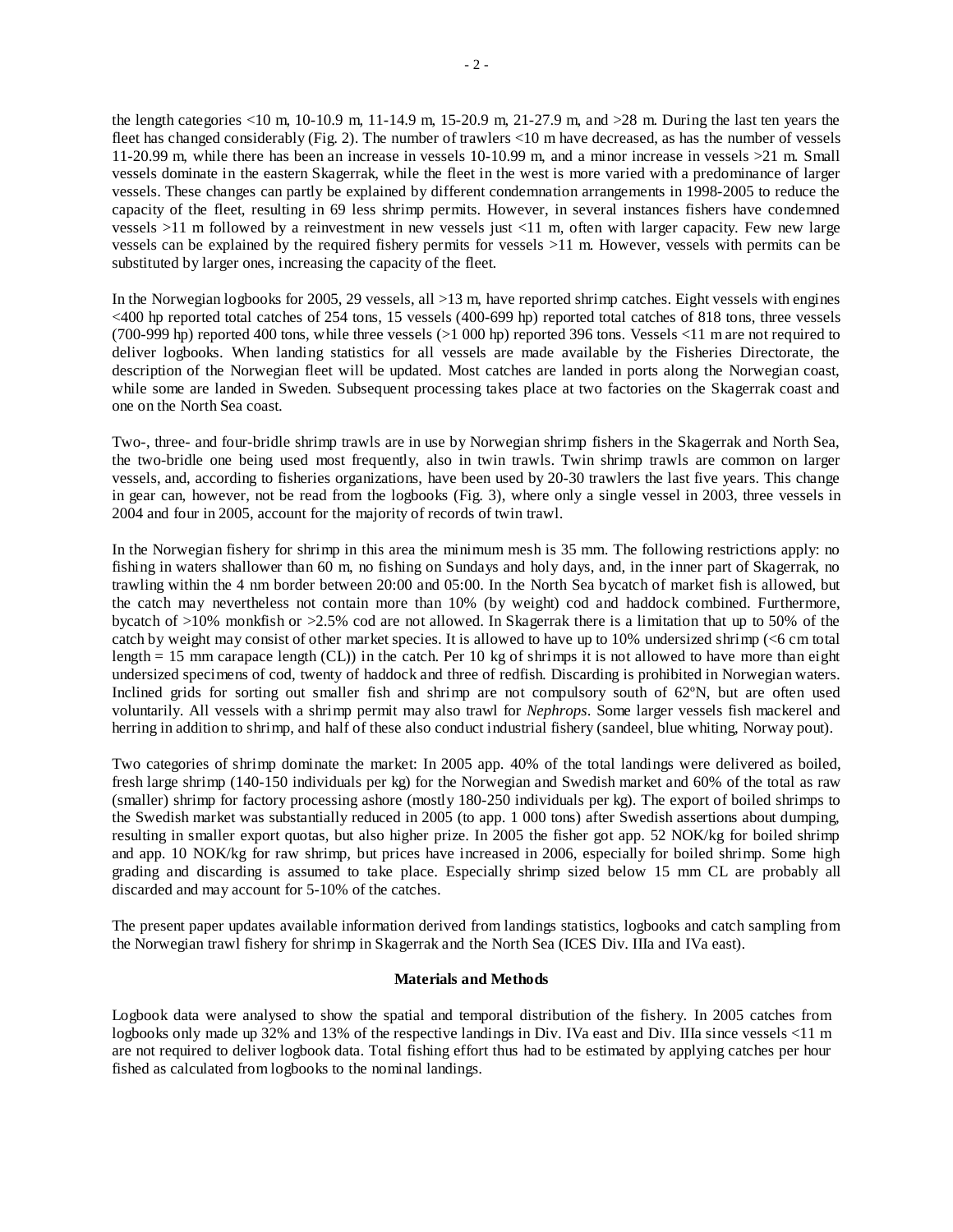Landings per unit effort (2000-2006) were standardised to remove effects of monthly variations in fishing pattern, geographical variation, and changes in the composition of the fleet (e.g., Hvingel *et al*., 2000). The effect of the recent change in gear use could, however, not be accounted for as recording of twin trawl in logbooks is incomplete.

Until 2001 discards were estimated by assuming that all shrimp <15 mm CL were discarded. Length distributions of unprocessed catches from research surveys in March, June and October/November were used, whilst assuming that the amount of the 1-group was the same in the research trawl and the commercial trawl. For 2002-2005 discards have been estimated as the average of the estimated discard 1985 to 2001. From 2007 and onwards discards will be estimated by the difference in length distributions from unprocessed commercial catches (sampling initiated in 2005) and sorted commercial landings (sampling will be initiated in 2007).

Samples (app. 1.5 kg, 250-400 specimens) for resolving the size distribution of the 2005 catches were obtained from two shrimp fishers (7 samples) and from coast guard inspection of trawlers (8 samples). Samples were taken from the trawl before sorting, sorted by sexual characteristics, and measured to the nearest mm below.

#### **Results**

# *Spatial and Seasonal Distribution of Effort*

The Norwegian shrimp fishery is conducted in the Norwegian Deep and Skagerrak in depths of 60 to 500 m. In 2005 most effort was allocated to waters off Egersund (29%) and Lindesnes (10%) (Fig. 4). However, as recorded effort from logbooks only make up a minor portion of the actual effort, the true fishing pattern is probably different, with more effort allocated to Div. IIIa. The fishery took place in all months (Fig. 5), but was most intense from March to July. Fishing effort thereafter declined throughout autumn and winter. Maximum and minimum effort was recorded in respectively July and January. Spatial and seasonal variations in the shrimp fishery in 2005 is similar to the pattern in 2004 (Hvingel, 2005a).

## *Landings*

Total Norwegian landings (from Div. IIIa and Subarea IV) increased from 2 000 tons in 1970 to around 8 300 tons in 1987 (Fig. 6, Table 1). In the following years landings fluctuated around 7 500 tons with a maximum in 1998 of 9 611 tons and a minimum in 1990-1991 of about 6 100 tons. Since 2000 overall landings have increased continuously from about 6 000 tons to 9 000 tons in 2004, but dropped to 8 500 tons in 2005. In recent years landings have been equally divided between Skagerrak (Div. IIIa) and the Norwegian Deep (Div. IVa east).

In Skagerrak, the Norwegian landings peaked in 1998 at about 6 500 tons, decreased to 3 000 tons in 2001, increased thereafter to 4 638 tons in 2004, followed by a small drop to 4419 tons in 2005. In the Norwegian Deep landings have fluctuated around 3 000 tons in the 1990s, increased from 2 550 tons in 2000 to 4 360 tons in 2004, followed by a small drop to 4 087 tons in 2005 (Fig. 6, Table 1).

Generally, the Norwegian quota has been large enough, and, during the ten last years, has only been overfished twice (1997 and 2004). The utilization has been good (85-100%) except in 1999 (64%). From 2001 to 2004 reported landings went from 85% to 106% of the set quotas. In 2005 100% of the quota was landed: 8 507 tons from a quota of 8 530 tons. In 2006 the Norwegian quota has increased to 8 961 tons (3 742 and 5 219 tons in respectively the North Sea and Skagerrak).

### *Discards*

Discard of shrimp may take place in two ways: 1) at sea, as a result of high-grading, i.e. discard of medium sized, less valuable shrimp to improve the economic return of quotas, and 2) at shore, as a "quality discard", since the processing plants do not accept shrimp smaller than app. 15 mm CL.

Estimates of discards due to high-grading was estimated for 1996 and 1997 based on separate quarterly length distributions for the categories large and medium sized and the selection ogive for the sieved ones (ICES, 1999). However, already next year the working group considered these estimates too inaccurate to be included in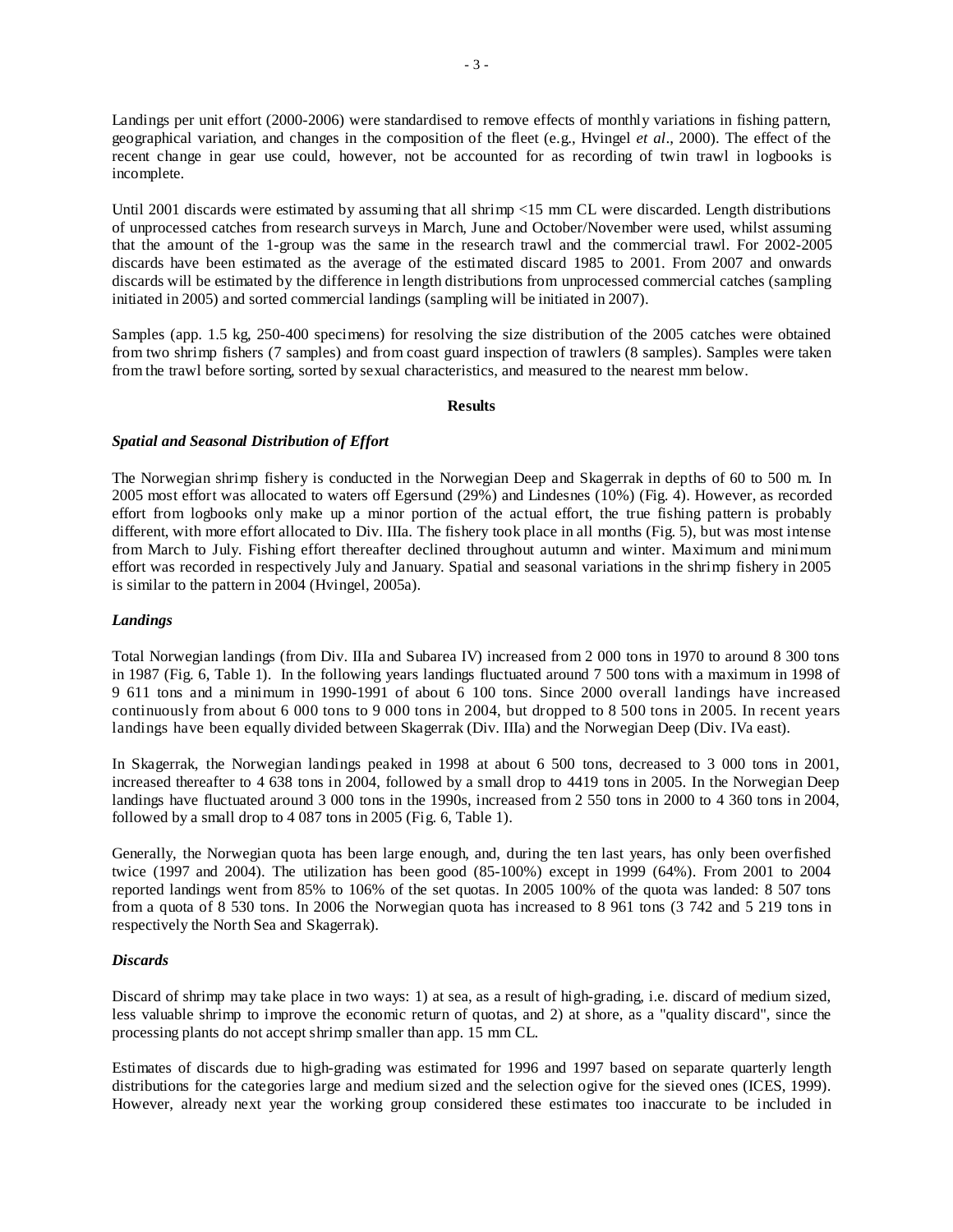assessments (ICES, 2000). Later Norwegian estimates of high grading are not available. Estimates of discards at shore varied from 2 to 16% of the catches, i.e., from 200 to 1 000 tons annually (Table 1).

#### *Estimated Effort and Standardised Landings-per-unit-effort (LPUE)*

After a relatively stable 1996 to 2001 period with total fishing efforts of around 200 Khrs/year, effort declined to 166 Khrs in 2003, mainly due to a reduction of effort spent in Div. IIIa by almost 50% over that period (Fig. 6b). In 2003 and 2004 an equal amount of about 80 Khrs was allocated to each of the two areas (Table 1). In 2005 total fishing effort has increased due to an increase in Div. IVa east.

Overall LPUE increased from 31 kg/hr in 2000 to 53 kg/hr in 2004 (Fig. 4c), but dropped to 46 kg/hr in 2005. The trend in LPUE the last six years is similar for both areas. Standardised LPUE values have been calculated for 2000- 2006 (Fig. 7), and are seen to follow the same trend as the raw data. The time period of increasing LPUE (2000- 2004) coincide with the period of increased use of twin trawls (last five years as reported by fisheries organizations), indicating that change in gear use might explain some of the increase.

The drop in overall LPUE from 2004 to 2005, however, probably reflects a decrease in stock abundance, as a decline in use of twin trawls seems unlikely. This is supported by the lower biomass index from the Norwegian research survey in May/June 2005 compared with the previous year's survey (Hvingel, 2005b).

#### *Catch Composition*

The length frequency distributions from respectively Div. IIIa and Div. IVa east from quarters 1-2 seem to indicate differences in recruitment between the two areas (Fig. 8 and 9). Comparisons with research survey data from 1988- 2003 shows that the 1-group is lacking in Div. IVa east (North Sea), but not in Div. IIIa (Skagerrak). The low recruitment in Div. IVa east is in accordance with the low abundance of the 1-group in the overall length frequency distribution from the Norwegian research survey in May-June 2005 (Hvingel, 2005b).

Samples from both areas show a strong 2002 year-class (3-group) (Fig. 8 and 9). In January-March 45% of the sampled specimens from Div. IIIa (quarter 1) were either berried females or females with hatching eggs.

#### **References**

- Hvingel, C. 2005a. The Norwegian Fishery for Northern Shrimp (*Pandalus borealis*) in the North Sea and Skagerrak (ICES Divisions IVa east and IIIa), 1970-2004. *NAFO SCR Doc*., No. 80, 7 p.
- Hvingel, C. 2005b. Results of the Norwegian Bottom Trawl Survey for Northern Shrimp (*Pandalus borealis*) in Skagerrak and the Norwegian Deep (ICES Divisions IIIa and IVa) in 2004 and 2005. *NAFO SCR Doc*., No. 82, 8 p.
- Hvingel, C., H. Lassen, and D. G. Parsons. 2000. A Biomass Index for Northern Shrimp (*Pandalus borealis*) in Davis Strait Based on Multiplicative Modelling of Commercial Catch-per-unit-effort Data (1976-97). *J. Northw. Atl. Fish. Sci*., **26**: 25-36.
- ICES. 1999. Report of the *Pandalus* assessment working group, 1-4 September 1998. *ICES C.M. Doc., No.*  1999/ACFM:5, 33 p.
- ICES. 2000. Report of the *Pandalus* assessment working group, 23-26 August 1999. *ICES C.M. Doc., No.*  2000/ACFM:2, 30 p.
- ICES. 2006. *Pandalus* assessment working group report (WGPAND), 26 October 3 November 2005. *ICES C.M. Doc., No.* 2006/ACFM:10, 60 p.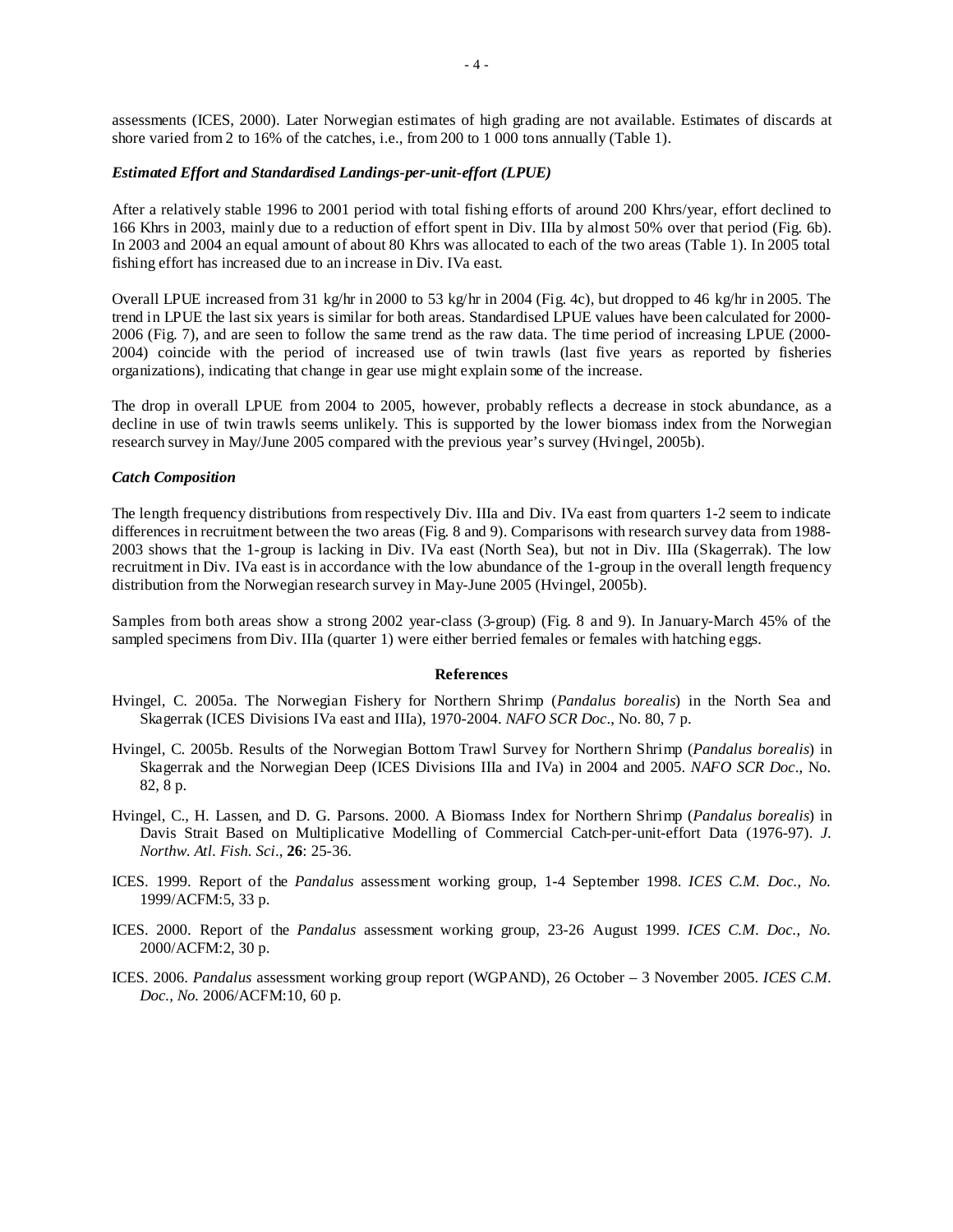**Table 1.** Nominal landings from Div. IIIa and Subarea IV as well as separate landings from Div. IIIa and Div. IVa east, actual Total Allowable Catch (TAC), estimated discard (discard at sea are not included), Landings per Unit of Effort (LPUE) and number of trawling hours (effort) of the Norwegian shrimp fishery in ICES Div. IIIa and IVa east 1970-2005. Landings, TAC and discards are in tons (t), LPUE is kg per hours trawled and effort is in thousand hours.

|      |      |           | Landings (t)    |      | TAC (t)<br>Disc. $(t)$ |        | $LPUE$ (kg/hr) |           |       |             | Effort (Khours) |           |       |              |
|------|------|-----------|-----------------|------|------------------------|--------|----------------|-----------|-------|-------------|-----------------|-----------|-------|--------------|
| Year |      | Div. IIIa | Div. IVaE Total |      | Total                  | Total  | Div. IIIa      | Div. IVaE | Total |             | Div. Illa       | Div. IVaE | Total |              |
|      | 1970 | 982       | 747             | 2089 |                        |        |                |           |       |             |                 |           |       |              |
|      | 1971 | 1392      | 1094            | 2657 |                        |        |                |           |       |             |                 |           |       |              |
|      | 1972 | 1123      | 1354            | 2339 |                        |        |                |           |       |             |                 |           |       |              |
|      | 1973 | 1415      | 918             | 2346 |                        |        |                |           |       |             |                 |           |       |              |
|      | 1974 | 1186      | 623             | 1953 |                        |        |                |           |       |             |                 |           |       |              |
|      | 1975 | 1463      | 876             | 2067 |                        |        |                |           |       |             |                 |           |       |              |
|      | 1976 | 2541      | 807             | 3592 |                        |        |                |           |       |             |                 |           |       |              |
|      | 1977 | 2167      | 837             | 3127 |                        |        |                |           |       |             |                 |           |       |              |
|      | 1978 | 1841      | 599             | 2533 |                        |        |                |           |       |             |                 |           |       |              |
|      | 1979 | 2489      | 551             | 3083 |                        |        |                |           |       |             |                 |           |       |              |
|      | 1980 | 3498      | 1064            | 4638 |                        |        |                |           |       |             |                 |           |       |              |
|      | 1981 | 3753      | 1430            | 5188 |                        |        |                |           |       |             |                 |           |       |              |
|      | 1982 | 3877      | 1165            | 5422 |                        |        |                |           |       |             |                 |           |       |              |
|      | 1983 | 3722      | 1639            | 5379 |                        |        |                |           |       |             |                 |           |       |              |
|      | 1984 | 3509      | 1274            | 4783 |                        |        |                |           |       |             |                 |           |       |              |
|      | 1985 | 4772      | 1874            | 6557 |                        | 460    |                |           |       |             |                 |           |       |              |
|      | 1986 | 4811      | 1679            | 6492 |                        | 338    |                |           |       | 36          |                 |           |       | 179          |
|      | 1987 | 5198      | 3145            | 8343 |                        | 634    |                |           |       | 36          |                 |           |       | 230          |
|      | 1988 | 3047      | 4614            | 7661 |                        | 645    |                |           |       | $3\sqrt{1}$ |                 |           |       | $251\,$      |
|      | 1989 | 3156      | 3255            | 6574 |                        | 920    |                |           |       | 24          |                 |           |       | 266          |
|      | 1990 | 3006      | 3102            | 6152 |                        | 990    |                |           |       | 27          |                 |           |       | 230          |
|      | 1991 | 3441      | 2678            | 6156 |                        | 376    |                |           |       | 30          |                 |           |       | 205          |
|      | 1992 | 4257      | 2879            | 7202 |                        | 414    |                |           |       | 35          |                 |           |       | $202\,$      |
|      | 1993 | 4089      | 3282            | 7538 |                        | 695    |                |           |       | 31          |                 |           |       | 238          |
|      | 1994 | 4388      | 2425            | 6814 |                        | 157    |                |           |       | $3\sqrt{1}$ |                 |           |       | 218          |
|      | 1995 | 5181      | 2914            | 8060 | 8775                   | 212    |                |           |       | 32          |                 |           |       | 256          |
|      | 1996 | 5143      | 2735            | 7915 | 8160                   | 253    | 43             | $31\,$    |       | 37          | 119             | 89        |       | 213          |
|      | 1997 | 5460      | 3105            | 8572 | 8160                   | 821    | 45             | 39        |       | 40          | 122             | 80        |       | 212          |
|      | 1998 | 6519      | 3087            | 9611 | 10505                  | 279    | 45             | 40        |       | 44          | 144             | 78        |       | 219          |
|      | 1999 | 3987      | 2752            | 6748 | 10505                  | 486    | 32             | 29        |       | $3\sqrt{1}$ | 125             | 93        |       | 219          |
|      | 2000 | 3556      | 2562            | 6118 | 7110                   | 521    | 31             | 32        |       | 31          | 114             | 81        |       | 195          |
|      | 2001 | 2959      | 3936            | 6911 | 8140                   | 565    | 30             | 34        |       | 32          | 100             | 117       |       | $2\sqrt{16}$ |
|      | 2002 | 3709      | 3612            | 7321 | 8040                   | $*537$ | 36             | 44        |       | 39          | 104             | 82        |       | 186          |
|      | 2003 | 3736      | 3979            | 7715 | 8040                   | *566   | 46             | 47        |       | 46          | 82              | 84        |       | 166          |
|      | 2004 | 4638      | 4360            | 9002 | 8530                   | *660   | 54             | 52        |       | 53          |                 | 86<br>83  |       | 170          |
|      | 2005 | 4419      | 4087            | 8507 | 8530                   | $*624$ | 52             | 44        |       | 46          |                 | 85<br>93  |       | 185          |
|      | 2006 |           |                 |      | 8961                   |        |                |           |       |             |                 |           |       |              |

\*based on estimated mean discard percentage 1985 to 2001.

"Total" refers to the sum of Div. IIIa and Div. IVa east, except for "total landings" which includes landings from all of Sub-area IV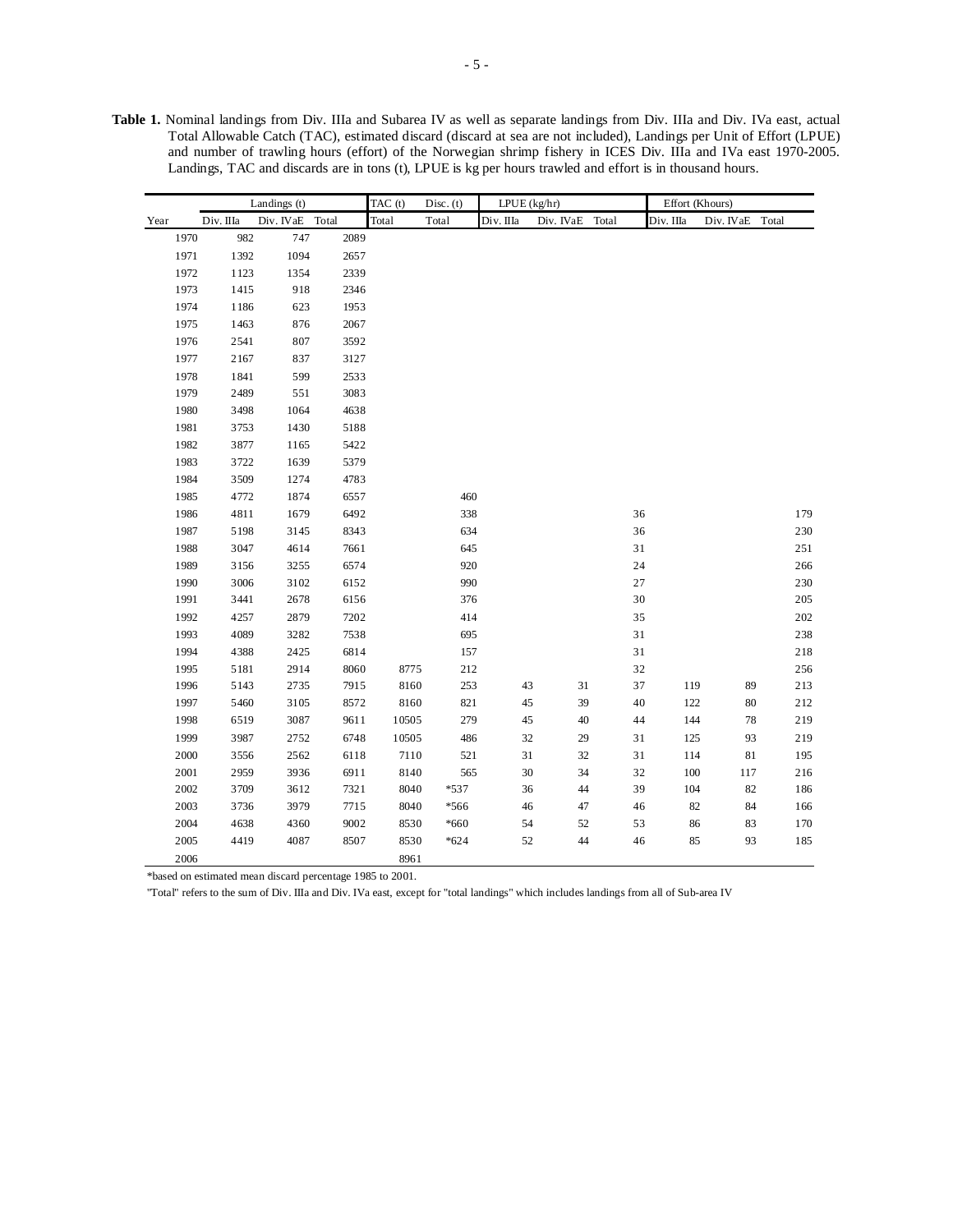

**Fig. 1.** Distribution of the Northern shrimp (*Pandalus borealis*) in the North Sea and Skagerrak and the defined assessment units. Grid is standard "ICES squares":  $0.5^{\circ}$  lat. by  $1^{\circ}$  long. (based on ICES, 2006).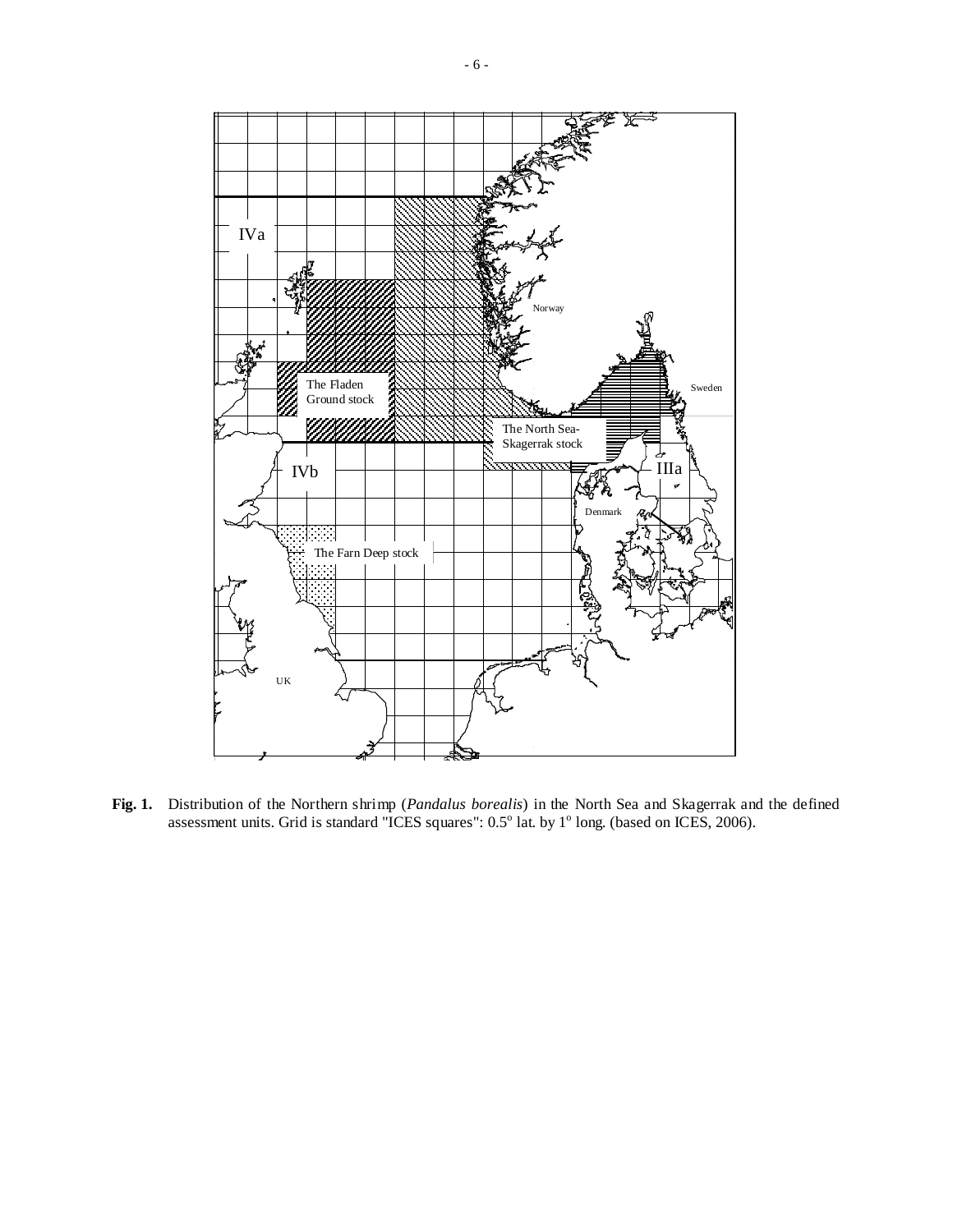

**Fig. 2.** Development in the Norwegian fleet fishing for shrimp in the North Sea and Skagerrak 1995-2005: number of vessels per length group (m).



**Fig. 3.** The use of single and twin trawls (%) in the shrimp fishery in the North Sea and Skagerrak, 2000-2005, from Norwegian logbooks (daily records).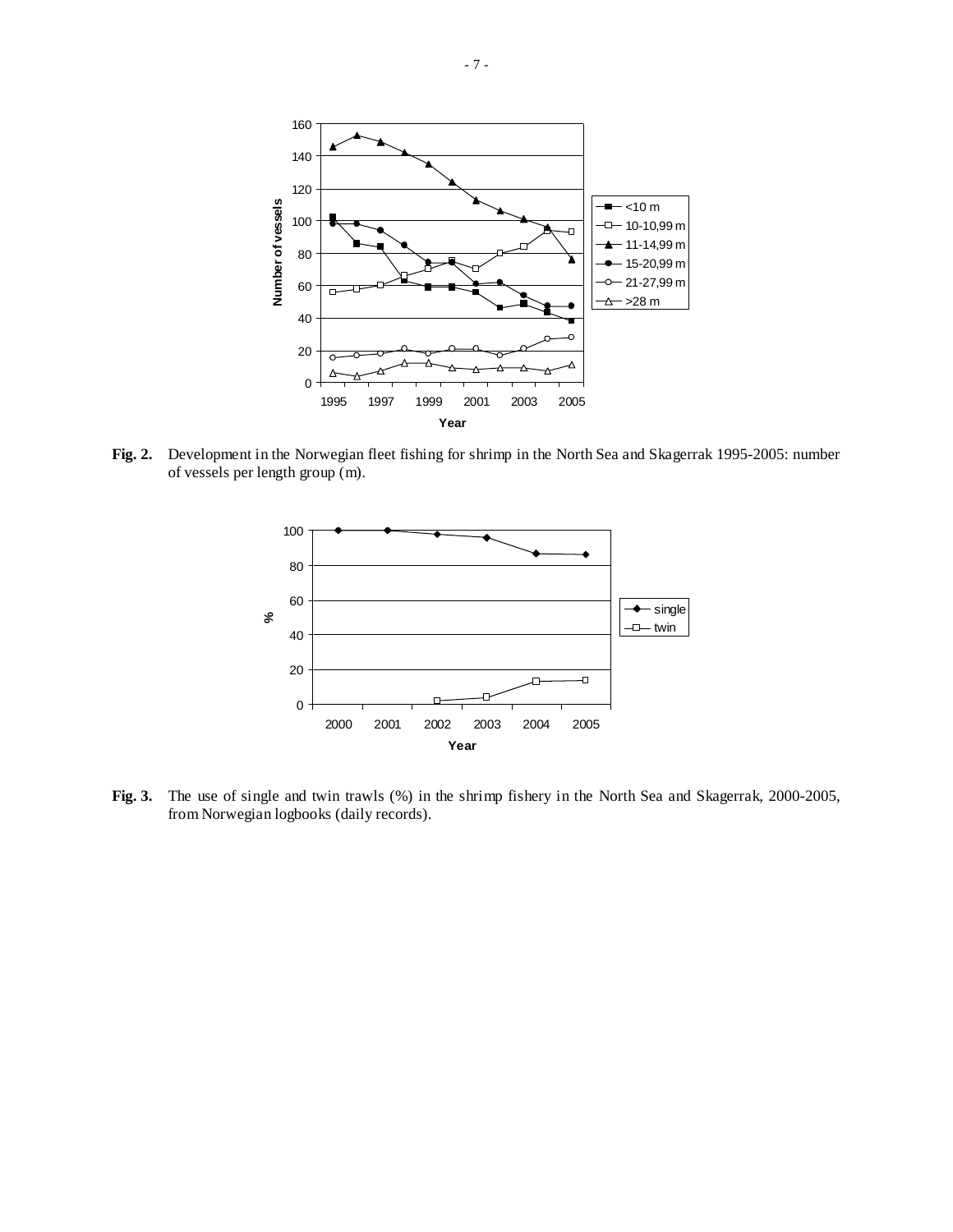

**Fig. 4.** The percentage distribution of recorded effort (trawling hours) by Norwegian shrimp trawls in 2005 in Skagerrak and the North Sea (ICES Div. IIIa and IVa east) by statistical squares (standard "ICES squares":  $0.5^{\circ}$  lat. by 1<sup>o</sup> long.). Effort by twin trawl is not included as "twin trawl" in logbooks is an ambiguous category. (Figure by Kareen Bröker).



**Fig. 5.** Monthly distribution of estimated total effort (trawling hours) by the Norwegian shrimp fishery in 2005 in Skagerrak and the North Sea (ICES Div. IIIa and IVa east).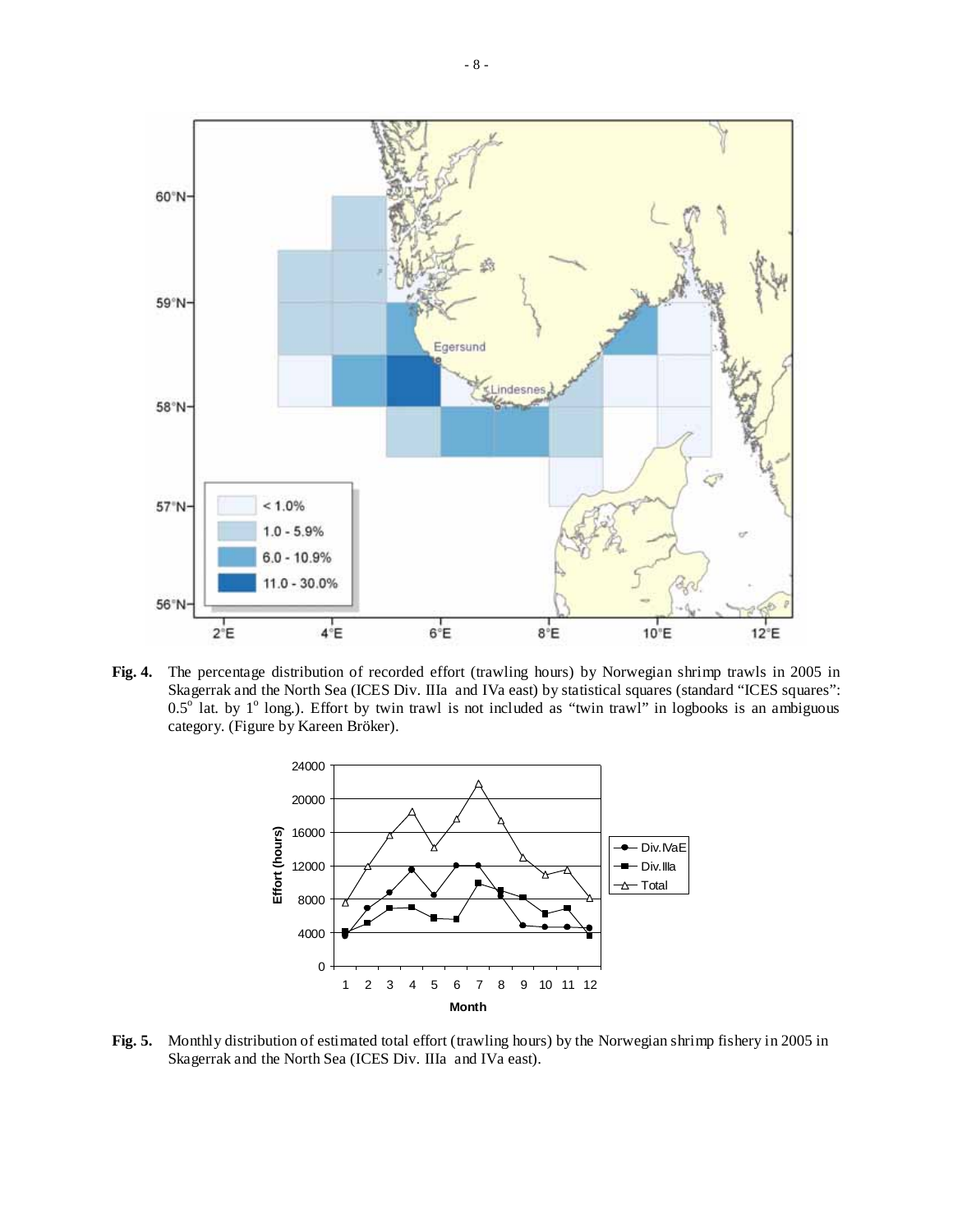

**Fig. 6.** Landings a), estimated total effort b), and landings-per-unit-effort (LPUE) c) of the Norwegian shrimp fishery in ICES Div. IIIa and IVa east. In a) "total area" include Div. IIIa and all of Subarea IV.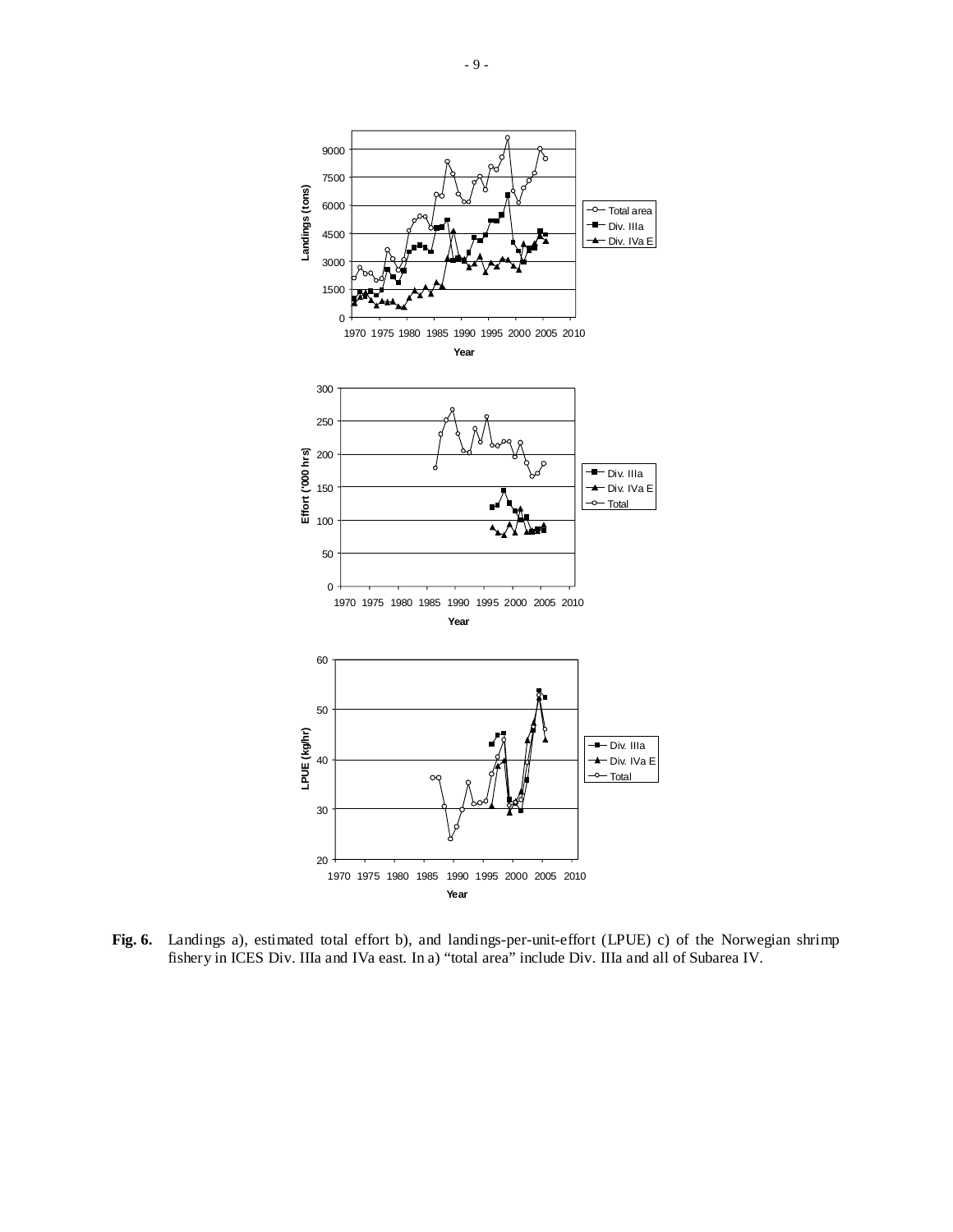

**Fig. 7.** Standardised LPUE-indices (with standard errors) for 2000-2006 for the Norwegian shrimp fishery in ICES Div. IIIa and IVa east, plotted together with unstandardised LPUE-values.

#### **Div. IVa east - quarter 1**



**Fig. 8.** Length frequency distributions from unsorted commercial catches from Div. IVa east (North Sea) from quarter 1 (4 samples) and quarter 2 (3 samples) compared with research survey data from the same area and time of year (using both a commercial-type trawl (36 mm mesh-size) and a research trawl (6 mm mesh-size lining net)).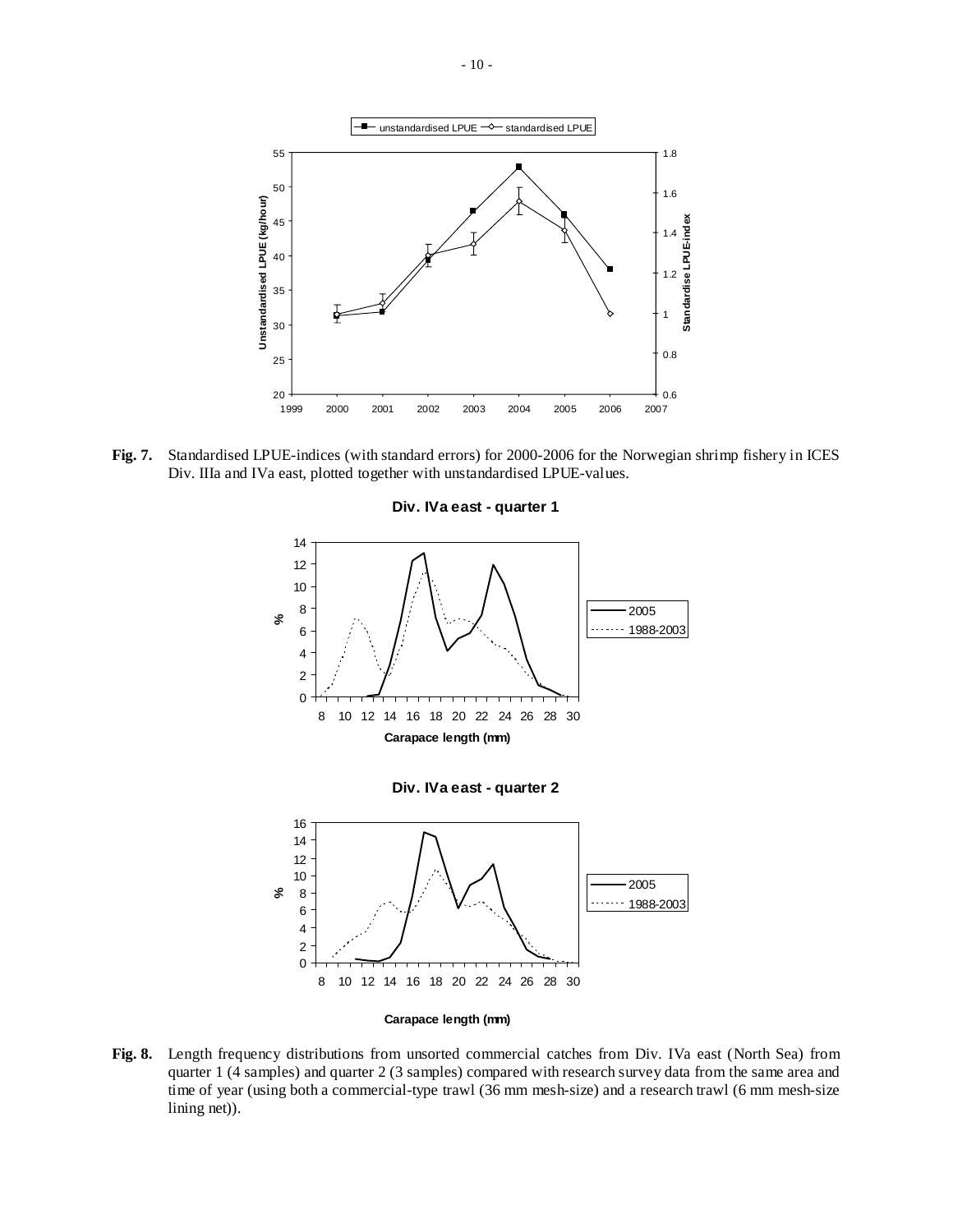



 $\overline{0}$ 8 10 12 14 16 18 20 22 24 26 28 30 **Carapace length (mm) Fig. 9.** Length frequency distributions from unsorted commercial catches from Div. IIIa (Skagerrak) from quarter

5 10

1 (4 samples), quarter 2 (1 sample) and quarter 4 (3 samples) compared with research survey data from the same area and time of year (using both a commercial-type trawl (36 mm mesh-size) and a research trawl (6 mm mesh-size lining net)).